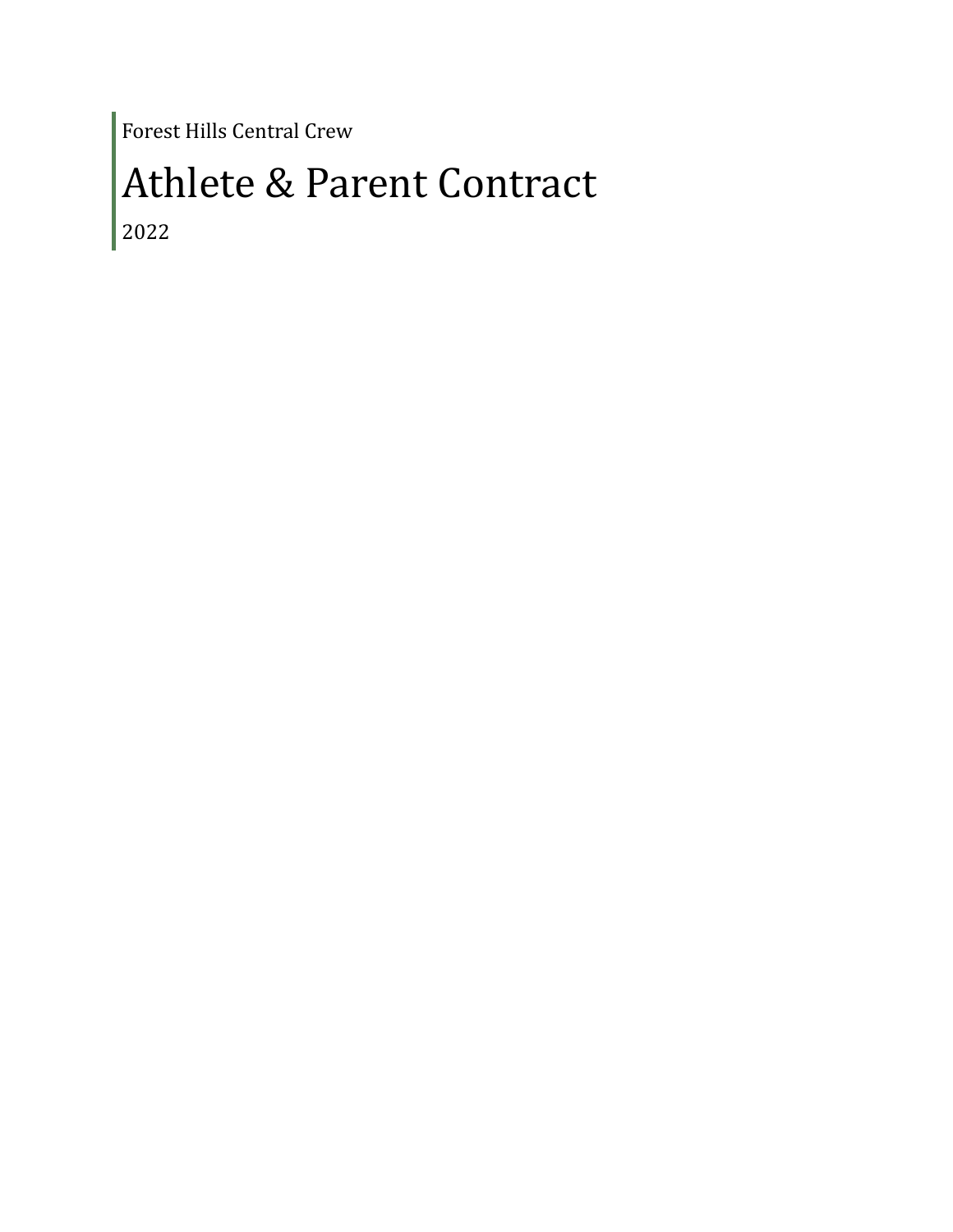# **FHC Crew Coaches, Captains, and Contacts**

|                                                                                                                      | Phone                                                                                             | Email                                                |
|----------------------------------------------------------------------------------------------------------------------|---------------------------------------------------------------------------------------------------|------------------------------------------------------|
| Peter Ross - Head Coach                                                                                              | (616) 295-8903                                                                                    | pmross@comcast.net                                   |
| <b>Men's Team Coaches</b>                                                                                            |                                                                                                   |                                                      |
| Justin Ebert - Head Men's Coach<br>Peter Ross - Novice Men's Coach                                                   | (609) 204-7320<br>$(616)$ 295-8903                                                                | justin.michael.ebert@gmail.com<br>pmross@comcast.net |
| <b>Women's Team Coaches</b>                                                                                          |                                                                                                   |                                                      |
| Zoe Niswonger - Head Women's Coach<br>Emilee Ritz - Novice Women's Coach                                             | (616) 856-5518<br>$(616)$ 250-6005                                                                | zniswonger12@gmail.com<br>emritz17@gmail.com         |
| <b>Captains</b>                                                                                                      |                                                                                                   |                                                      |
| Kevin McPoland<br>Korbin Thompson<br>Bella Long<br>Holly McLenithan                                                  | (616) 325-9034<br>(616) 240-3899<br>(616) 227-5968<br>(256) 975-6054                              |                                                      |
| <b>FHC Crew Boosters - Officers</b>                                                                                  |                                                                                                   |                                                      |
| Marlene Thompson- President<br>Michael Brown - Vice President<br>April Woods - Secretary<br>Leah Sherman - Treasurer | $(616)$ 460-7911<br>(616) 240-1361<br>(616) 826-5271<br>(616) 821-6299                            |                                                      |
| <b>Other Contact Information</b>                                                                                     |                                                                                                   |                                                      |
| <b>Boathouse Address</b>                                                                                             | 8400 Grand River Drive<br>Leblanc Row<br>Grand Rapids, MI 49546                                   |                                                      |
| <b>Crew Boosters Address</b>                                                                                         | Forest Hills Crew Boosters<br>P.O Box 960<br>Ada, MI 49301                                        |                                                      |
| <b>Athletic Department</b>                                                                                           | Jonathan Goei ( Athletic Director)<br>5901 Hall St SE<br>Grand Rapids, MI 49546<br>(616) 493-8715 |                                                      |
| <b>FHC Website</b>                                                                                                   | fhccrew.org                                                                                       |                                                      |
| <b>US Rowing</b>                                                                                                     | usrowing.org                                                                                      |                                                      |
| <b>Regatta Central</b>                                                                                               | regattacentral.org                                                                                |                                                      |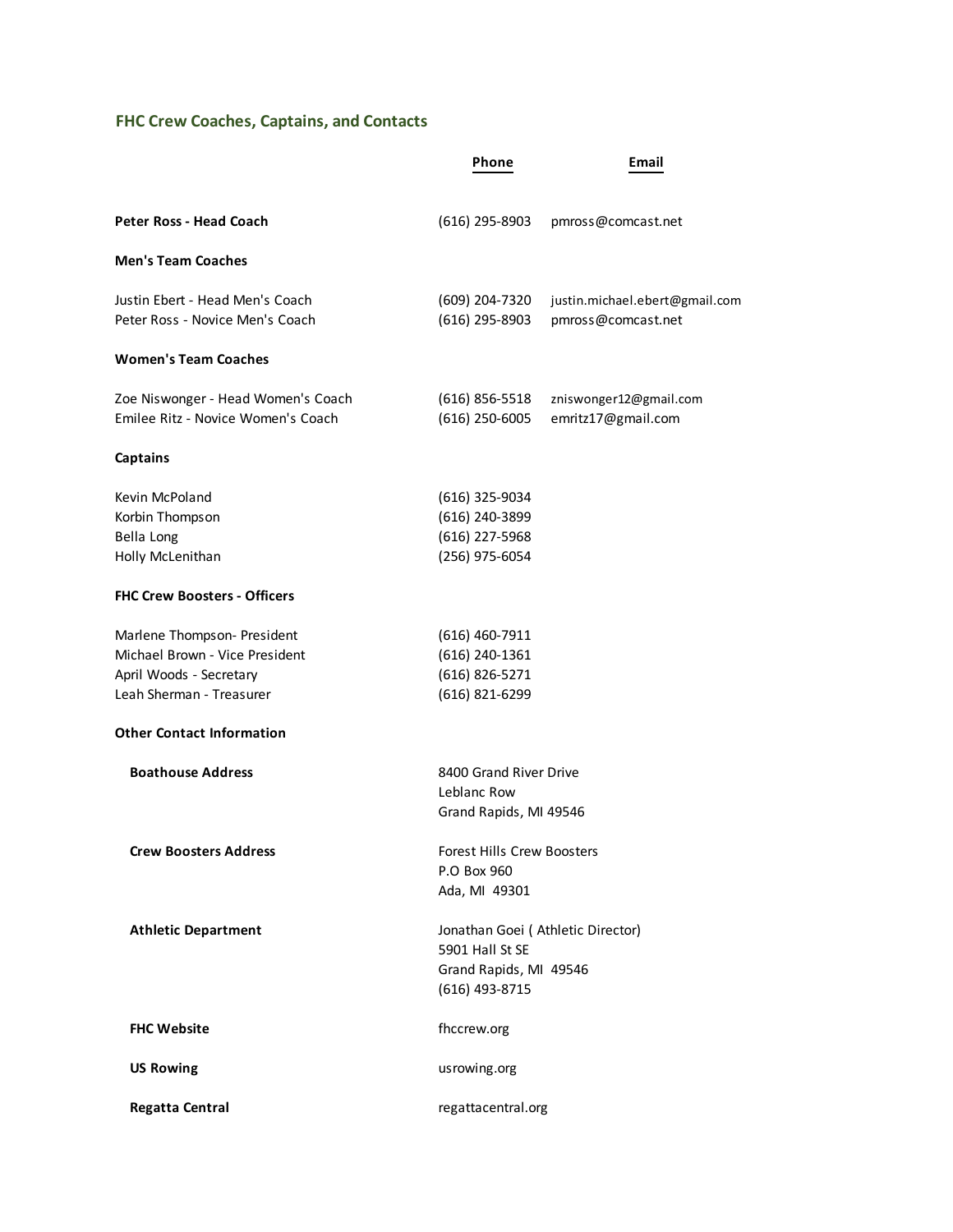# **Schedule**

# *Spring Season*

| Date          | <u>Event</u>                     | Location                     |
|---------------|----------------------------------|------------------------------|
| March 14      | <b>Mandatory Practice Begins</b> | <b>FHC</b>                   |
| TBD           | Dock-in                          | Boathouse                    |
| March 26      | Spring Sprints Ergatta           | <b>FHC</b>                   |
| April 23      | <b>Belted Galloway</b>           | <b>FH Boathouse</b>          |
| April 30      | <b>Grand Rapids Invitational</b> | Grand Rapids, MI             |
| May 7         | Laddie Cup                       | Orchard Lake, MI             |
| May 14-15     | <b>Midwest Regionals</b>         | Kensington Park, MI          |
| May 21        | Michigan State Championships     | Kensington Park, MI          |
| <b>May 28</b> | <b>WOSSA</b>                     | London, Ontario              |
| June 3-5      | <b>CSSRA Championships</b>       | <b>St Catherines Ontario</b> |

# **Practice Schedule**

*Winter Training Schedule (Indoor) (Monday-Thursday)*

| Novice Men         | $3:00 - 4:45$ |
|--------------------|---------------|
| Novice Women       | $4:30 - 6:30$ |
| Varsity Women      | $5:30 - 7:30$ |
| <b>Varsity Men</b> | $5:30 - 7:30$ |

*Spring Practice Schedule (On Water) Monday – Friday* TBD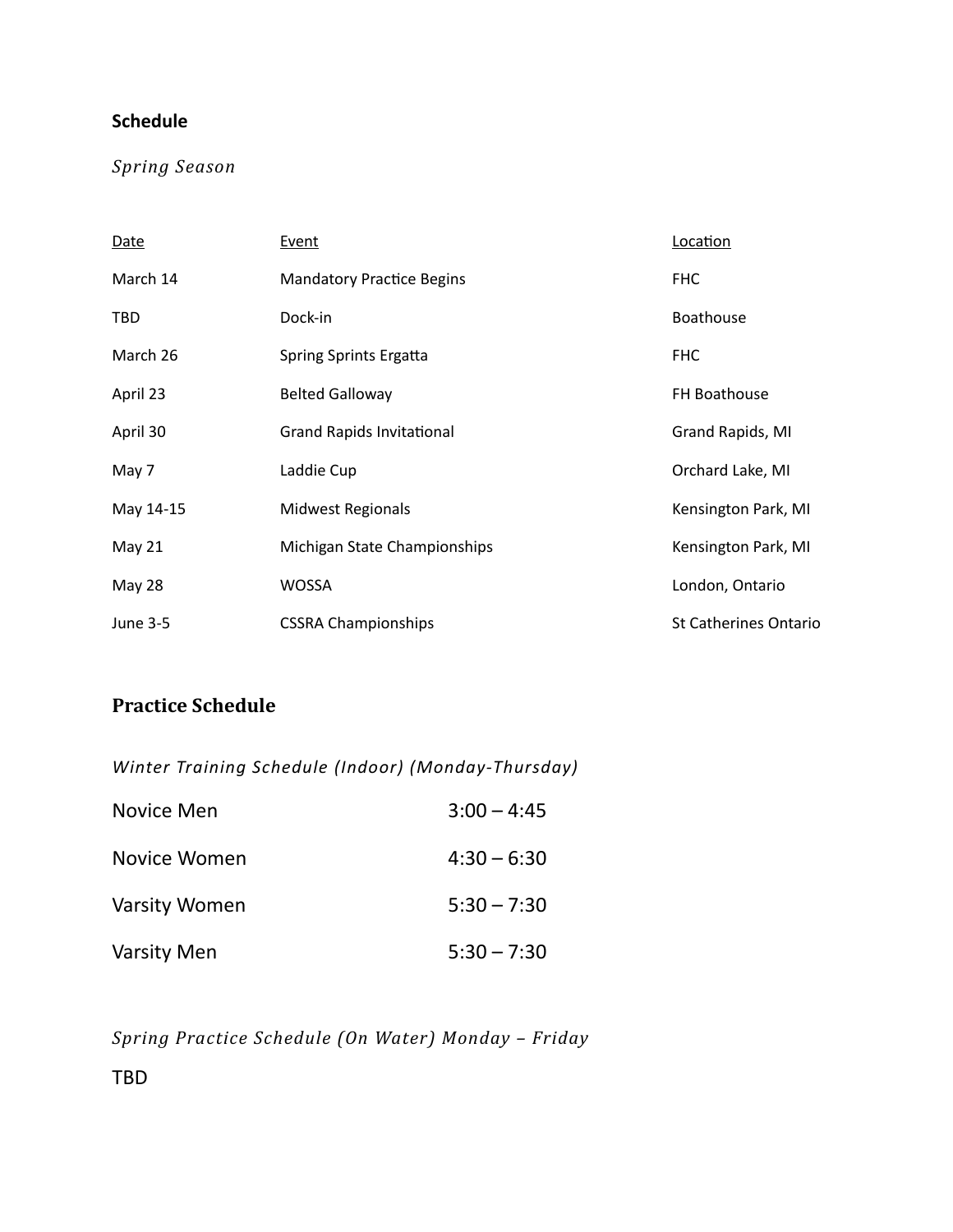# **Team Policies**

# *1. Student/Athlete Policy:*

Athletes are students first. We expect that focus and attention on academics is an athlete's primary priority. Athletes must plan and prioritize their time to complete their schoolwork and maintain good academic standing. Practice time cannot be missed to complete academic requirements. Exceptions to this policy must be coach approved.

# **2.** Health and Nutrition Policy:

The FHC Crew coaching staff encourages all team members to maintain a healthy diet and avoid junk food and drinks to maximize their physical health and conditioning. Athletes are expected to avoid any methods or efforts to manage their natural/normal weight level to meet weight category limits for a position or event. Coaches and Athletes are strictly prohibited from any actions or efforts to pressure an Athlete to meet a weight target.

#### *3. No-Cut Policy:*

FHC Crew is a no-cut sport. All athletes that want to participate and agree to make a serious commitment to themselves and the team are welcome to join. We will continue this policy provided that adequate coaching and financial resources are available to support the team roster in an effective way. At the beginning of the Spring mandatory practice period athletes are expected to be in adequate physical condition to participate and compete. Training and competing in a FHC winter season sport or in our winter conditioning program is highly recommended. If an athlete is not in adequate physical condition they will not be permitted to participate. The coaching staff also reserves the right to excuse athletes that do not maintain an adequate level of commitment or adherence to team policies.

# *4. Conduct Policy:*

The **FHC Student Code of Conduct** and the **FHC Athle6c Code Contract** will be followed. In addition, we emphasize the following: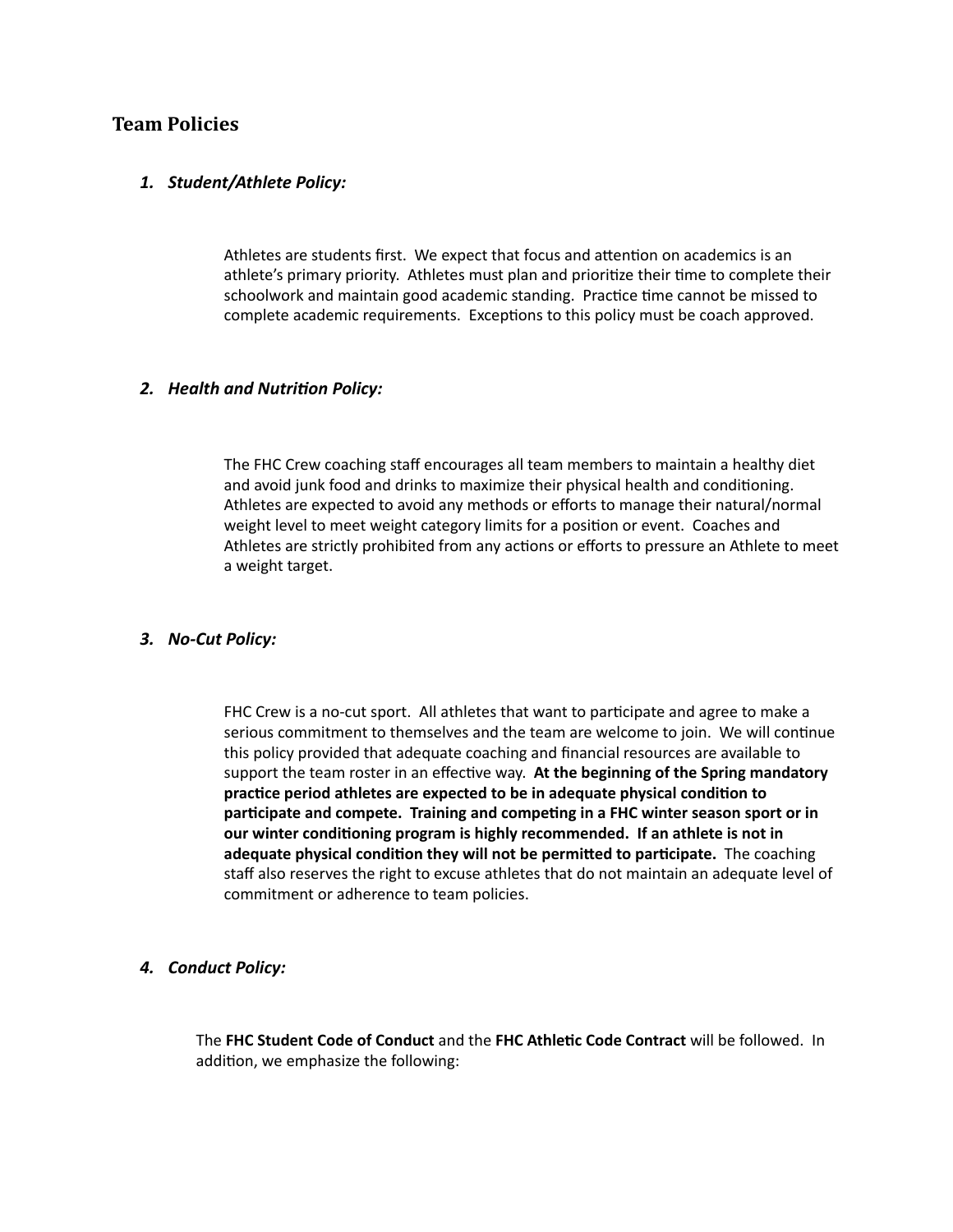- o Athletes are expected to treat themselves and all others inside and outside of our organization with respect, courtesy, and kindness. Disrespectful or inappropriate behavior, foul language, or bullying will not be tolerated.
- o FHC Crew athletes are ambassadors of our school, community, state, and country. As we travel and compete, we will follow all rules and laws and will never discredit ourselves or our organization
- $\circ$  Fellow athletes and coaches work hard. Successes should be celebrated but regardless of results, no one should be treated poorly

# **5. Practice Attendance Policy:**

Practice is **MANDATORY**. Rowing is a team intensive sport. Success comes from excellent conditioning, high levels of practice, and outstanding teamwork and collaboration. We cannot row partially full boats and we will not reserve seats. Missed practice (particularly without prior notice and approval) may, and likely will, impact an athlete's position in a boat for the upcoming regatta. While it may not seem fair that an athlete loses their seat because of an absence, it certainly isn't fair for the rest of the team to compromise their practice by dealing with the athlete's absence. If athletes **want to keep their seat, they need to be at practice every day.** As coaches, we will make our best efforts to give athletes opportunities to earn back their seats as time allows but due to time constraints and race schedule, we cannot guarantee them. Athletes with repeated attendance policy violations will be excused from the team.

Athletes are expected manage their own attendance and to communicate directly with coaches about attendance issues. We ask that parents reinforce that policy by working to schedule other activities and appointments around our practice schedule whenever possible to give their athlete the best possible chance to succeed.

We understand that athletes are required to participate in other academic activities such as band, orchestra, and choir concerts to fulfill their academic requirements. These absences will be excused if prior coach notification is provided.

#### **6.** Regatta Attendance Policy:

Regatta attendance is **MANDATORY.** Conditioning, practice, and planning are geared toward competitive performance and results at every regatta. Boat rosters are entered and paid for well in advance of the regatta date. An entire boat crew can be eliminated from an event if last minute changes to rosters cannot be made to adjust for an absent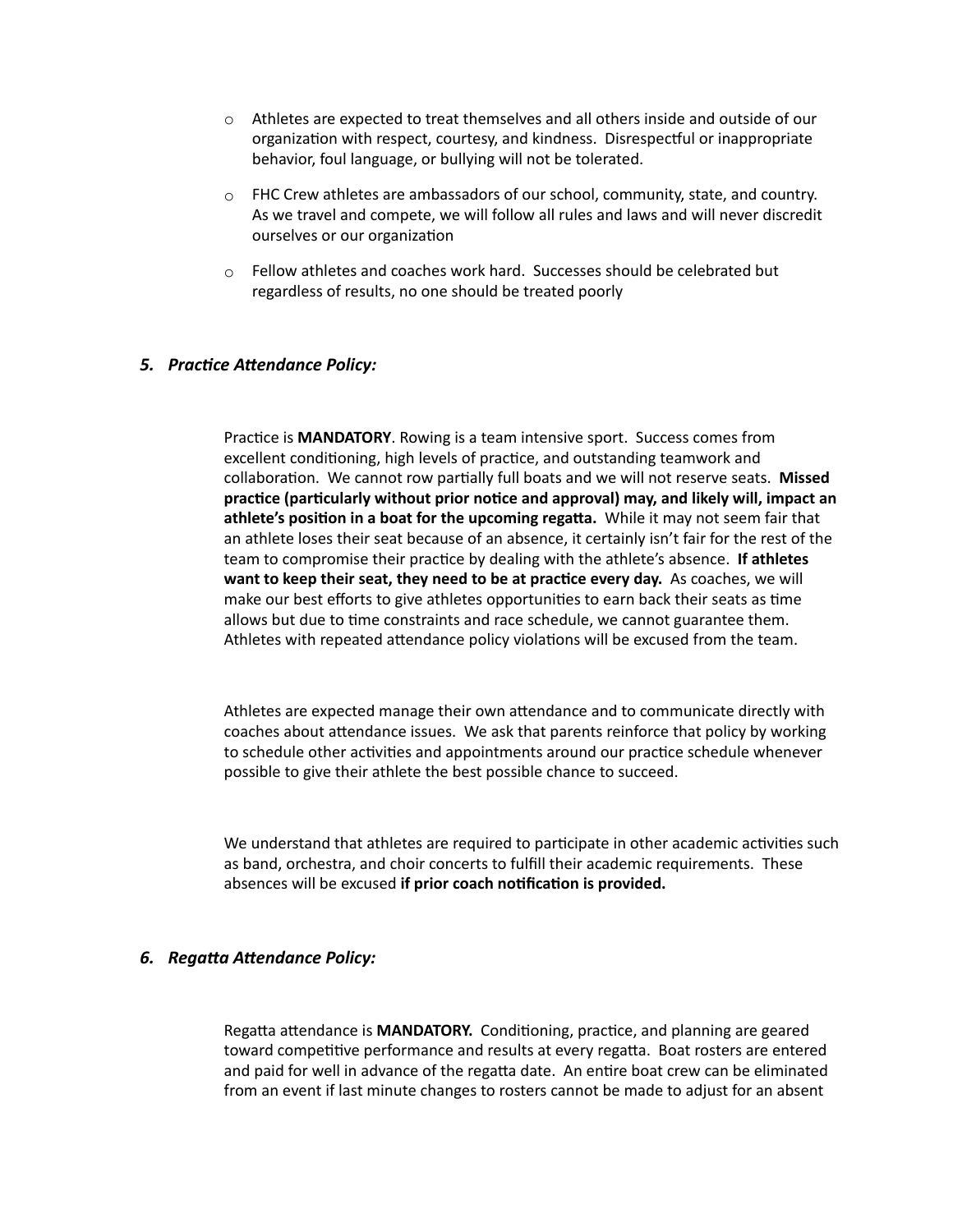athlete. We understand that illness/injuries occur, and we will adjust as possible when needed.

Athletes are required to arrive at the scheduled time and participate in pre-regatta rigging and preparation. Athletes are not permitted to leave a regatta site during the event or until the entire team is released after completion of de-rigging of boats and loading of the boat trailer and equipment trailer. Parents and donors have invested thousands of dollars in boats and equipment. The entire team is responsible for ensuring that this equipment is handled, maintained and transported properly to preserve that investment. Athletes that leave a regatta early without prior approval **from their coach will be excused from the team.**

# *7. Travel Policy:*

Athletes are required to travel with the team to and from events outside of the Grand Rapids area on team provided buses or other vehicles. Any exception to this policy must be approved in advance by the Head Coach. Athletes are not allowed to drive to, or transport other athletes to, out of town events under any circumstances.

Travel is for racing, not for vacation. Parents should not expect that athletes can be excused from a regatta site or hotel site to participate in family activities or sightseeing.

# *8. Travel to and from Canada*

All athletes will have the opportunity to travel to Canada in 2022 provided that the scheduled WOOSA event is held as scheduled on May 28. In addition, a group of approximately 50 athletes will be invited to compete at the CSSRA Championships June 3-5. To participate in either of these events the following requirements must be met:

- **Proof of vaccination** using one of the Canada approved vaccines. The two-dose Moderna, two-dose Pfizer, and single-dose Johnson and Johnson vaccines are approved by Canada. These vaccines must be completed prior to 14 days of entry into Canada. There are currently no exceptions to this requirement that would apply to any of our Athletes.
- Proof of a negative COVID-19 test within 72 hours of entry into Canada
- **•** Proof of US Citizenship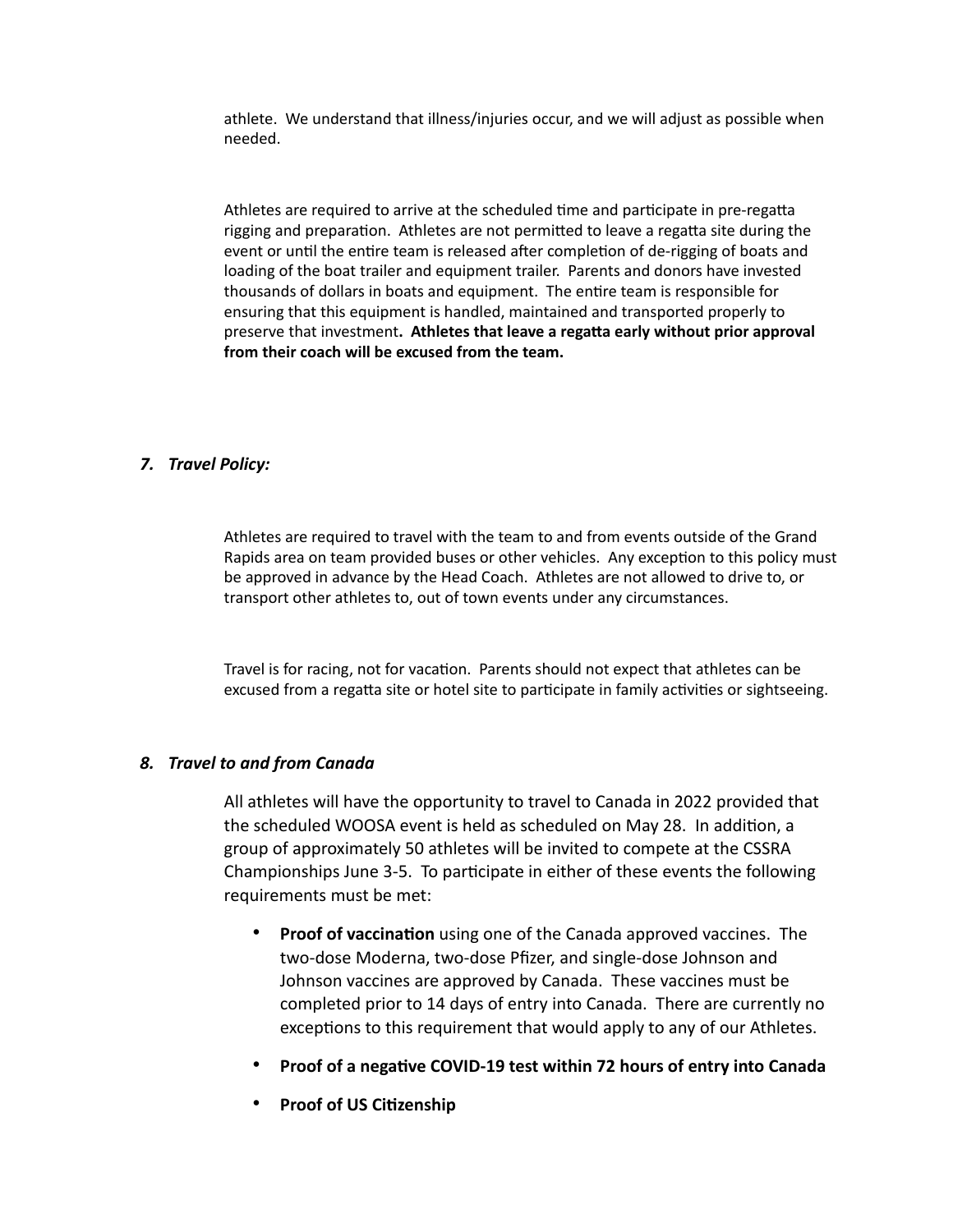- o A Passport or Passport Card or…..
- o An Enhanced Driver's License or……
- $\circ$  A birth certificate, a certificate of citizenship or naturalization, a U.S. Permanent Resident Card, or a Certificate of Indian Status along with a government issued photo identification. (School photo ID's are sometimes accepted but may not be adequate depending on the border agent).
- All Athletes under 18 years old must also have a notarized letter of **permission** signed by both parents or legal guardians or, a separate notarized letter from each (if not signed on the same letter) stating that the athlete is approved to travel with us. A form letter will be provided for each trip for signatures.

# *9. FHC Prom Policy:*

For many years, the FHC Prom date has coincided with a regatta date. For 2022, the Prom coincides with the Midwest Regional Championships which is an invitation only event for our team. Athletes that are invited to participate and accept that invitation are expected to attend the entire event which includes an overnight stay near the regatta site on Saturday evening. We recognize that the Prom is an important event in the lives of our athletes, but the regatta schedule traditionally has the key Varsity level events late in the day on Saturday evening thus prohibiting leaving the event to attend the Prom.

Coaches will discuss this policy early in the season to determine if an athlete will accept an invitation to the Midwest Regionals if they earn an invitation. The State Championships, WOSSA, and CSSRA follow right behind Midwest. Athletes should understand that if they plan to choose attending the Prom instead of the Midwest Regionals that it will likely affect their overall placement in boats as we prepare for and compete in other regattas.

**We expect that athletes and parents will fully support the Prom Policy and will not**  solicit the coaches or booster board members to grant an exception to the policy **before or during the regatta.** 

# 10. *Boat and Race Selection Policy:*

Lineups and race selections are ultimately determined by individual athlete and overall crew performance and can be influenced by other factors. While Erg scores are a key indicator of individual performance, they are not the final determinant. Likewise, past year performance, grade level, or other previous results do not provide any priority in determining crew lineups.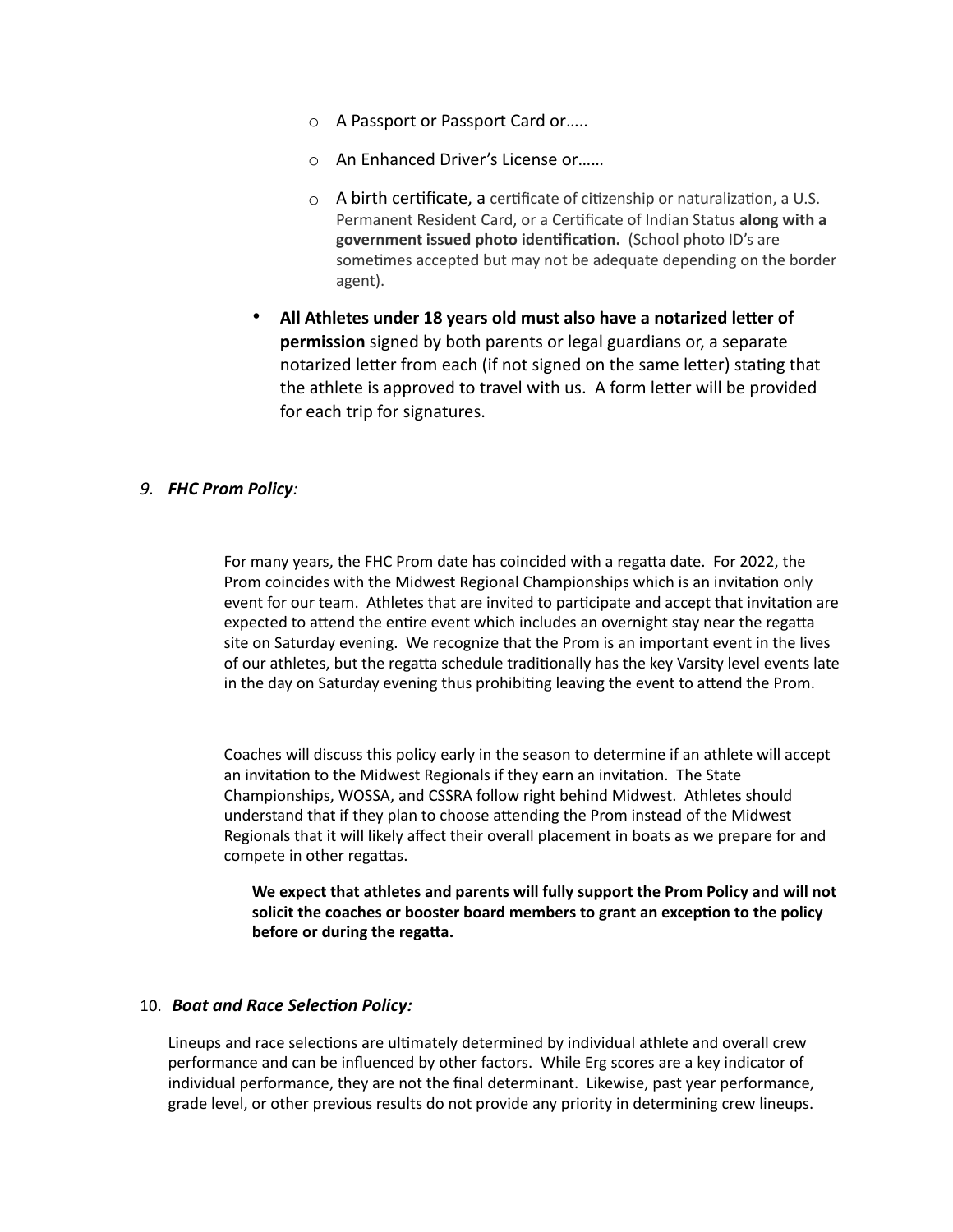The best performing athletes that can create the best performing boats through great conditioning, diligent practice, and strong and close teamwork and collaboration will be placed in the highest priority boats and events.

Every effort will be made to ensure that every athlete on the team can compete in a boat that is appropriate for their experience, skill, conditioning and individual performance levels.

# 11. Communications Policy:

Per the FHC Athletics department the following guidelines apply:

#### **Coaches to Parents**

- $\circ$  Practice and event locations and times and team requirements
- o Injury procedures
- o Team rules, guidelines, and requirements

#### **Parents to Coaches**

- o Concerns expressed directly to the coach
- $\circ$  Notification of schedule conflicts in advance
- $\circ$  Specific concerns about a coach's philosophy and/or expectations

#### **Athletes to Coaches**

- $\circ$  Notification of schedule conflicts in advance
- $\circ$  Specific concerns about a coach's philosophy and/or expectations
- $\circ$  Injury or circumstances that may endanger the athlete when participating

#### **Appropriate Parent Concerns to Discuss with Coaches**

- o The treatment of your athlete, mentally or physically
- o Ways to help your son/daughter to improve
- o Concerns about your son's/daughter's behavior

#### **Issues Not Appropriate for Parents to Discuss with Coaches**

- $\circ$  Playing time (for us, what boat or race your son or daughter is in)
- o Team or race strategy
- o Other athletes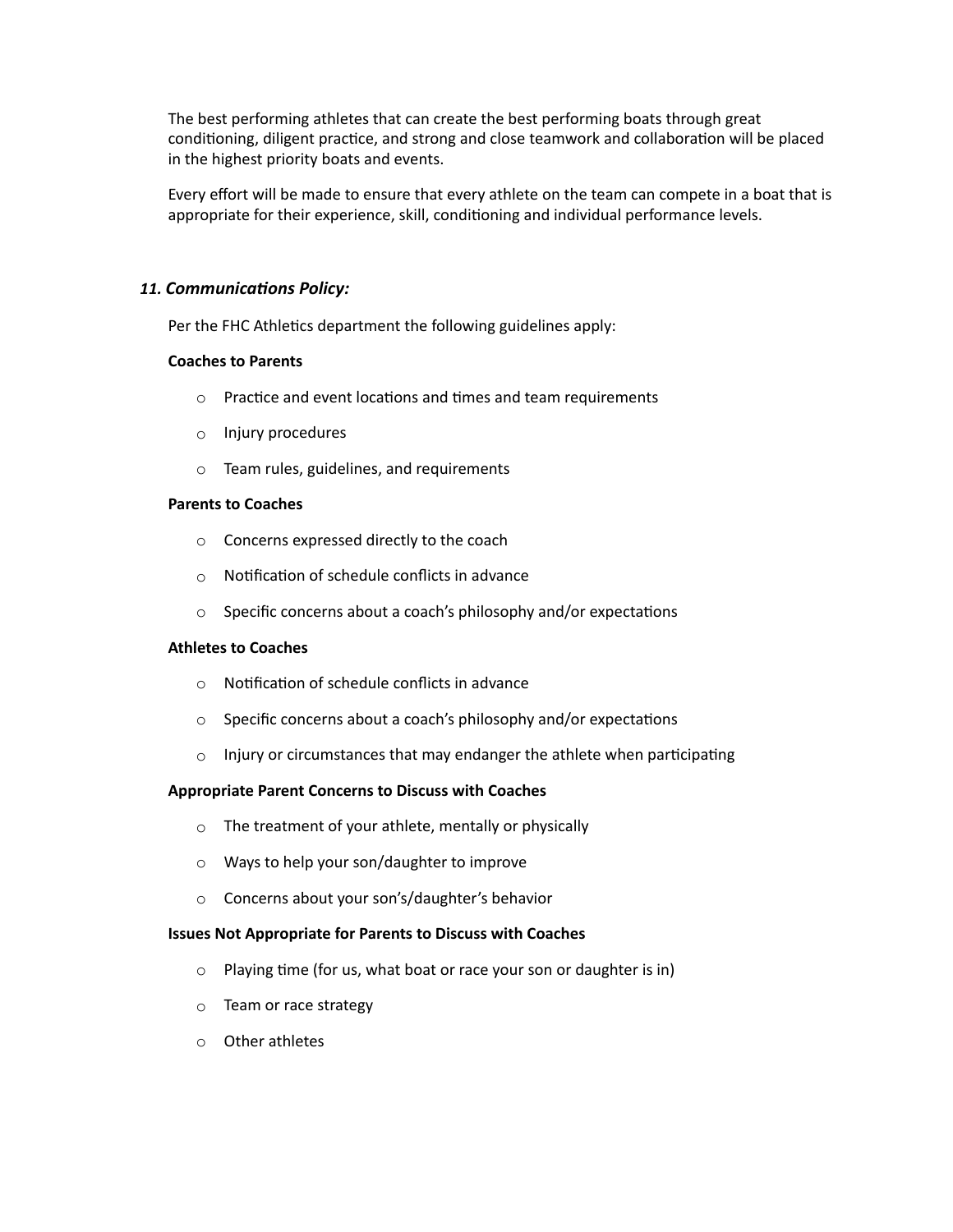# **Success Factors**

# *For Athletes:*

- o Commitment to academic excellence
- $\circ$  Commitment to attendance, conditioning, and technical skills development.
- o Full effort and focus every day
- $\circ$  A positive attitude and team spirit
- o A willingness and desire to excel

# *For Parents:*

- $\circ$  Enthusiastic support and encouragement for your athlete in achieving his/her goals
- $\circ$  Commitment to support your athlete's obligations for academics, attendance and conditioning
- o Volunteering to make the team work so that athletes and coaches have the equipment and support needed to succeed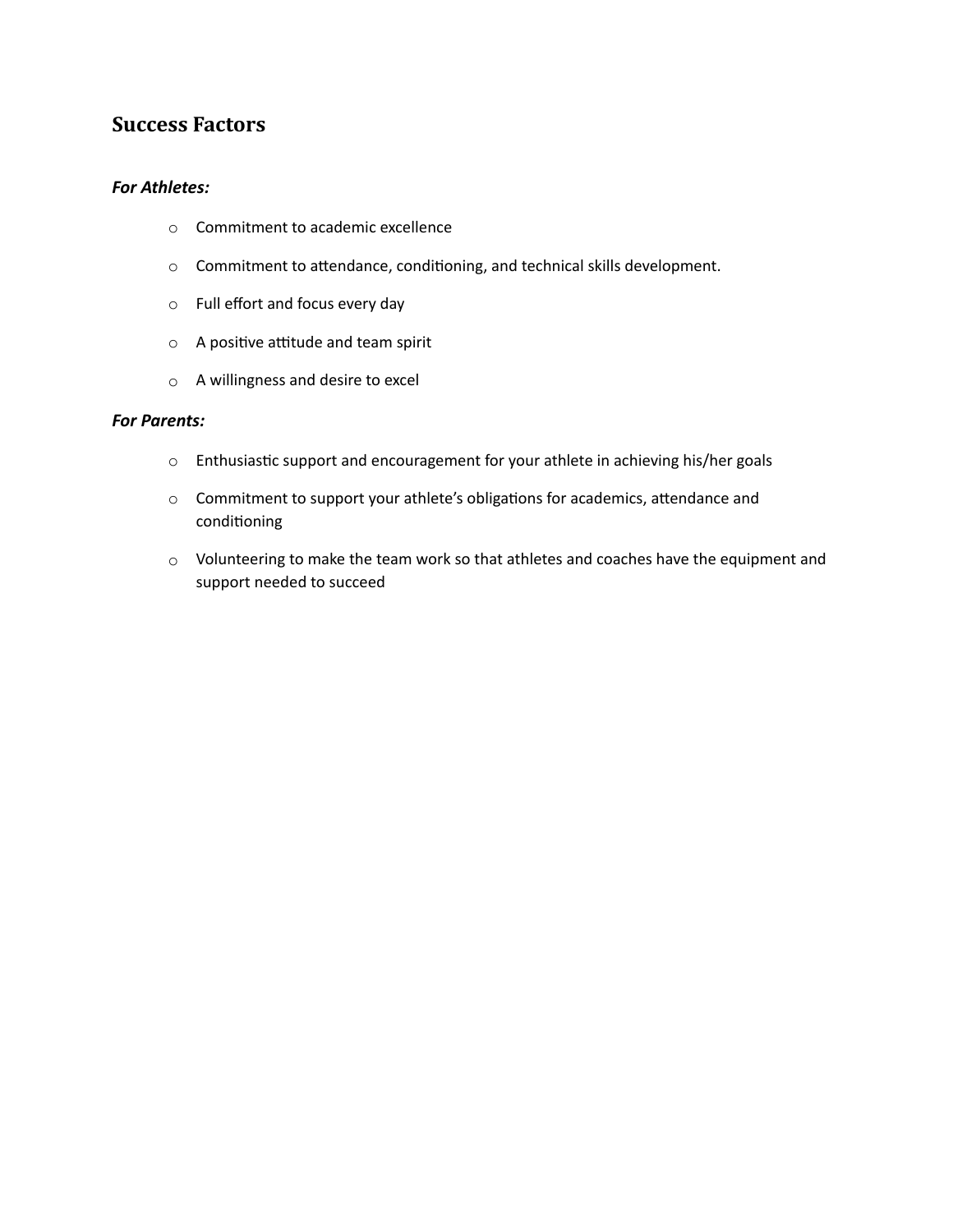# **Administration and Costs**

# *Requirements:*

- $\circ$  Enrollment in FHC's Final Forms system and completion of all Athletic Department requirements:
	- $\circ$  Sports physical per FHC Athletics Policy
	- $\circ$  All other FHC Athletics paperwork
- o FHC Crew Boosters requirements
	- Registration form
	- Photo waiver
	- Individual event waivers as needed throughout the season
- o Enrollment in a Basic Membership in US Rowing

# *Costs\**

- $\circ$  Payable to FHC Athletics Department
	- $\circ$  Pay to Participate fee \$145
- o Payable to FHC Crew Boosters
	- $\circ$  Season Registration fee \$425
- $\circ$  Payable to FHC Crew Boosters for athletes selected to attend championship events
	- o Midwest Regional Championships \$250
	- o CSSRA Championships \$335
- o Payable to US Rowing
	- o Basic Individual Membership \$9.75

\* *FHC Athle@cs and FHC Crew Boosters will work to accommodate athletes and their families that are unable to meet these financial requirements. Parents should contact Jonathan Goei – Athletic Director and Peter Ross – Head Coach for more information.*